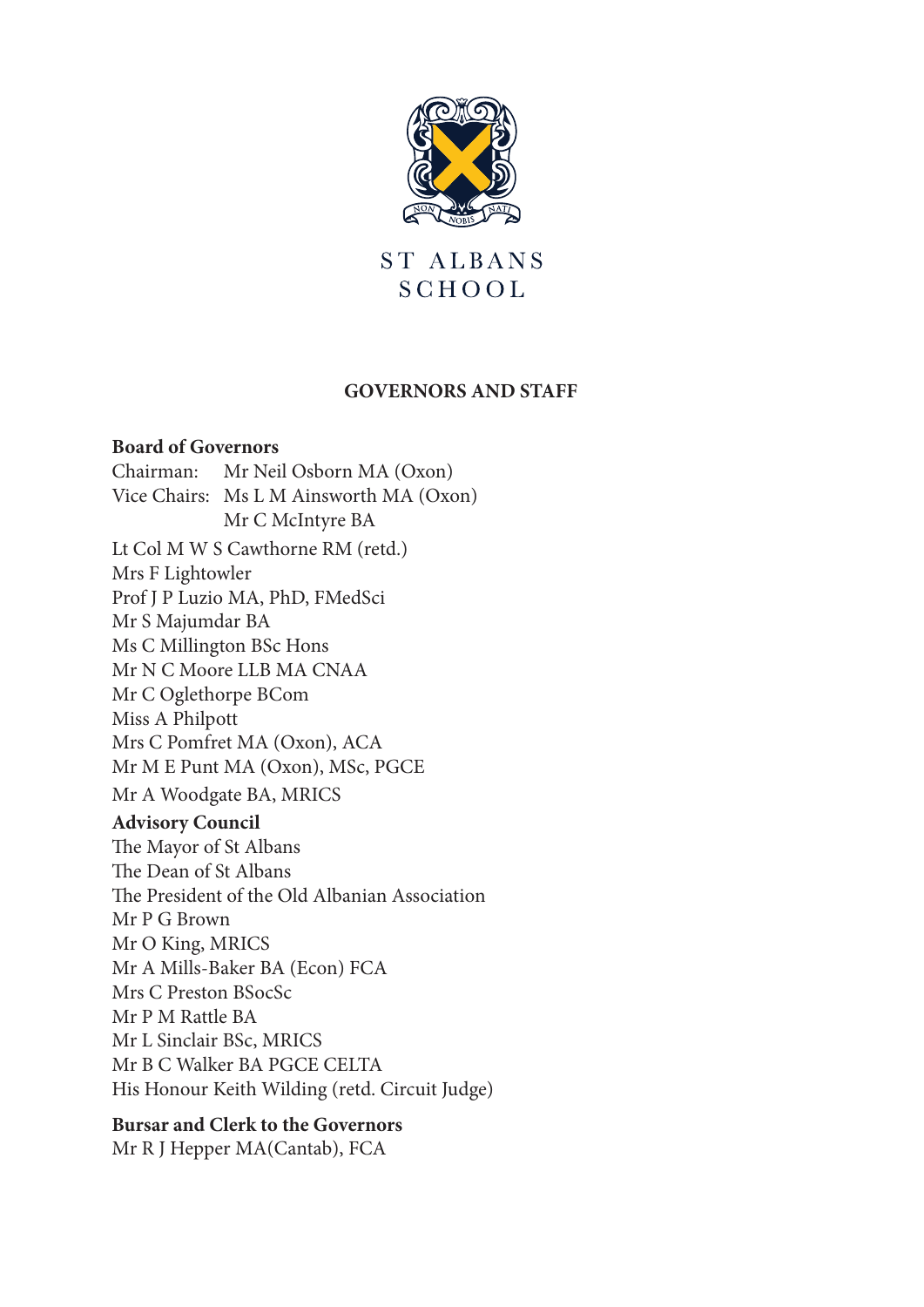### **Staff**

**Headmaster** Mr J W J Gillespie MA (Cantab), FRSA **Second Master** Ms M Jones BSc

**Deputy Head – Teaching and Learning** Mrs V J Saunders BA, MEd (Cantab)

**Deputy Head - Staff** Mr G D Nichols BA, MEd

**Head of Sixth Form** Mr G J Walker MA, FRSA

**Head of Middle School** Mr C C Johnston MA, FRGS

**Assistant Head - Co-Curricular and Head of Third Form** Mr G S Burger HDip Ed (SA), MEd

**Head of Lower School** Mrs R C Harris MA (Oxon)

**Assistant Head - Higher Education and Careers** Dr R G Hacksley BA, FRSA

**Assistant Head - Data and Curriculum** Dr J H Saunders MA (Cantab), PGDip (GSMD)

**Assistant Head - Safeguarding and Wellbeing** Mrs H J Robertson BEng

**Director of Marketing, Admissions and Communications** Ms A J Crombie BA

## **Art**

Mrs S J Forbes-Whitehead BA\* Mr G J Calvert BEd Ms E C L M Lerche-Lerchenborg MA

### **Classics**

Mrs V L Ginsburg BA\*, Deputy Head of Lower School Mr E J L Baker MA Mr M E Davies MA, MEd Mr D M Rowland MA, Deputy Head of Middle School

## **Computing**

Ms R A D'Cruz MSc\* Mr C P A Gould BSc, Director of e-Learning Mrs A Gudgin BSc

### **Design & Technology**

Mr D J Phillips BA\* Mr O S Omoyeni BA Mr P W Taylor BEd, Educational Visits Coordinator

### **Drama**

Ms L J Hanneghan-Birt BA\* Mrs J R K Drucker BA Mrs S L Macmull Dip GSA Miss R O Olaleye BA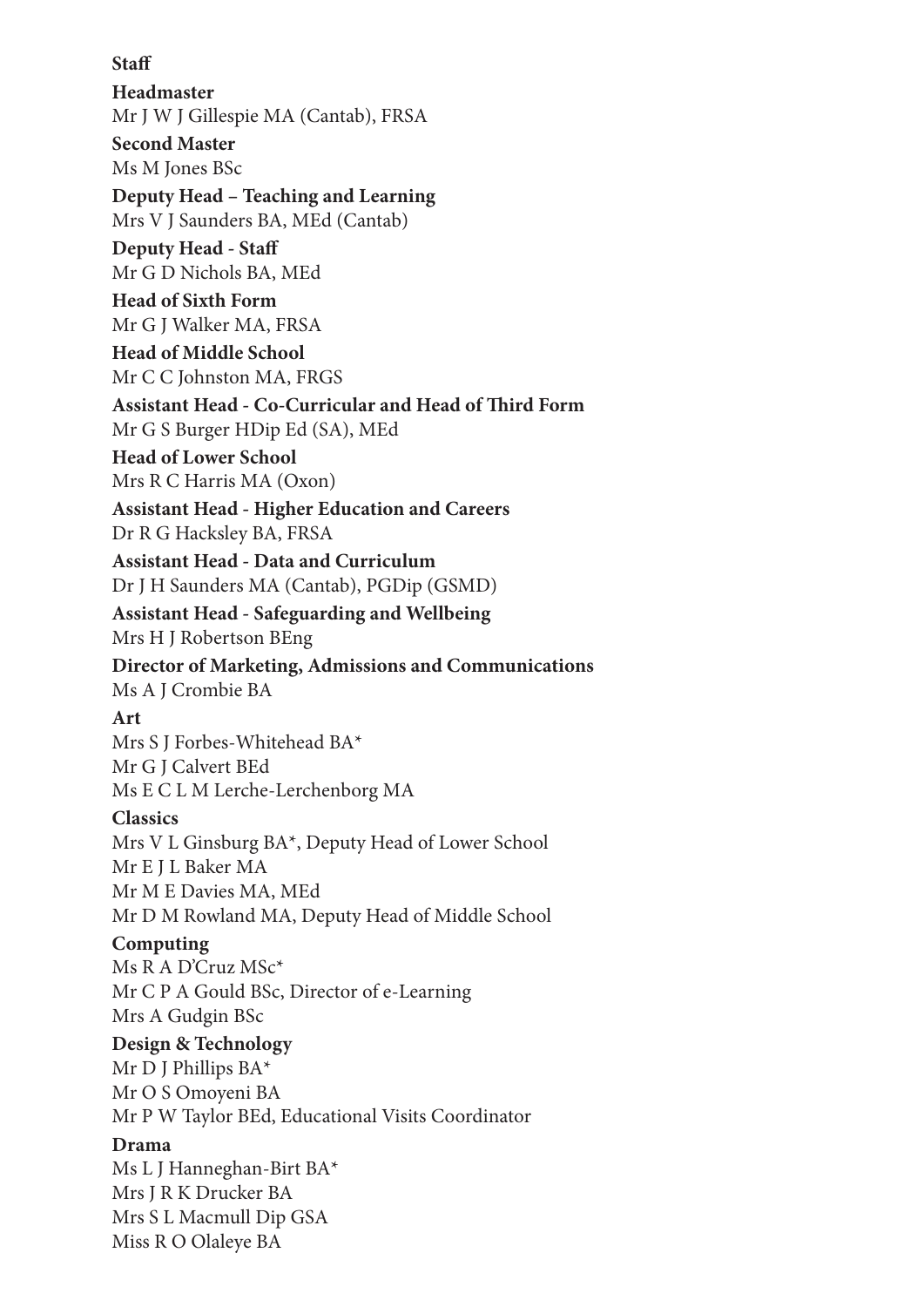### **Economics**

Mrs L A Bonner MA\* Mr S J Cope BA Mr J Fabinger BSc Mr J M Griggs MA Mr G D Nichols BA, MEd, Deputy Designated Safeguarding Lead Mr A Rowley BA Mr N P Webb BSc

### **English**

Mr J D Hughes BA\* Dr M C Brereton MA, Deputy Head of Sixth Form Mr N J Cassidy BA, Head of Publications Mr S R Fraczek MA Dr R G Hacksley BA, FRSA Mr J A Kerridge-Phipps MA Mrs J M Shelley BA Mr M H Wass BA

## **Geography**

Miss C E Whittle MA (Oxon)\* Ms L H M Andrews BSc, Deputy Designated Safeguarding Lead Mr J P Hickman MSc (Oxon), FRGS Mr C C Johnston MA, FRGS, Deputy Designated Safeguarding Lead Mr G E Orme BSc Miss M E B Whitfield BSc

### **History**

Mr P Middleton MA\* Teaching and Learning Research Coordinator Mr A C Alcoe MA, Head of Government and Politics Mr D J Forbes-Whitehead BA Mrs A J Gregory BA Miss G J M Hodson, MA Miss E L Milton MA Mrs V J Saunders BA, MEd Mr G J Walker MA, FRSA, Deputy Designated Safeguarding Lead Mrs M Webb MA

## **Maths**

Mr C D Bradnam BEng\* Mr G S Burger HDip Ed (SA), MEd Mrs S Cubbon MA Mr A R Dexter MSc Mr C J Ellegard BSc, DipEng (Auckland) Mr B H W Forsythe BSC, ICAEW Mrs T J Gott BSc, ARCS, Deputy Head of Sixth Form Miss J Higgins BSc, ARCM Mrs K E Penfold BSc Mrs H J Robertson BEng, Designated Safeguarding Lead Dr J H Saunders MA (Cantab), PGDip (GSMD) Mr F G D Tozzi, BSc, Ad Dip Tech Ed Mrs Z E Wills MA (Oxon), Learning Skills Coordinator Dr D M Young MSc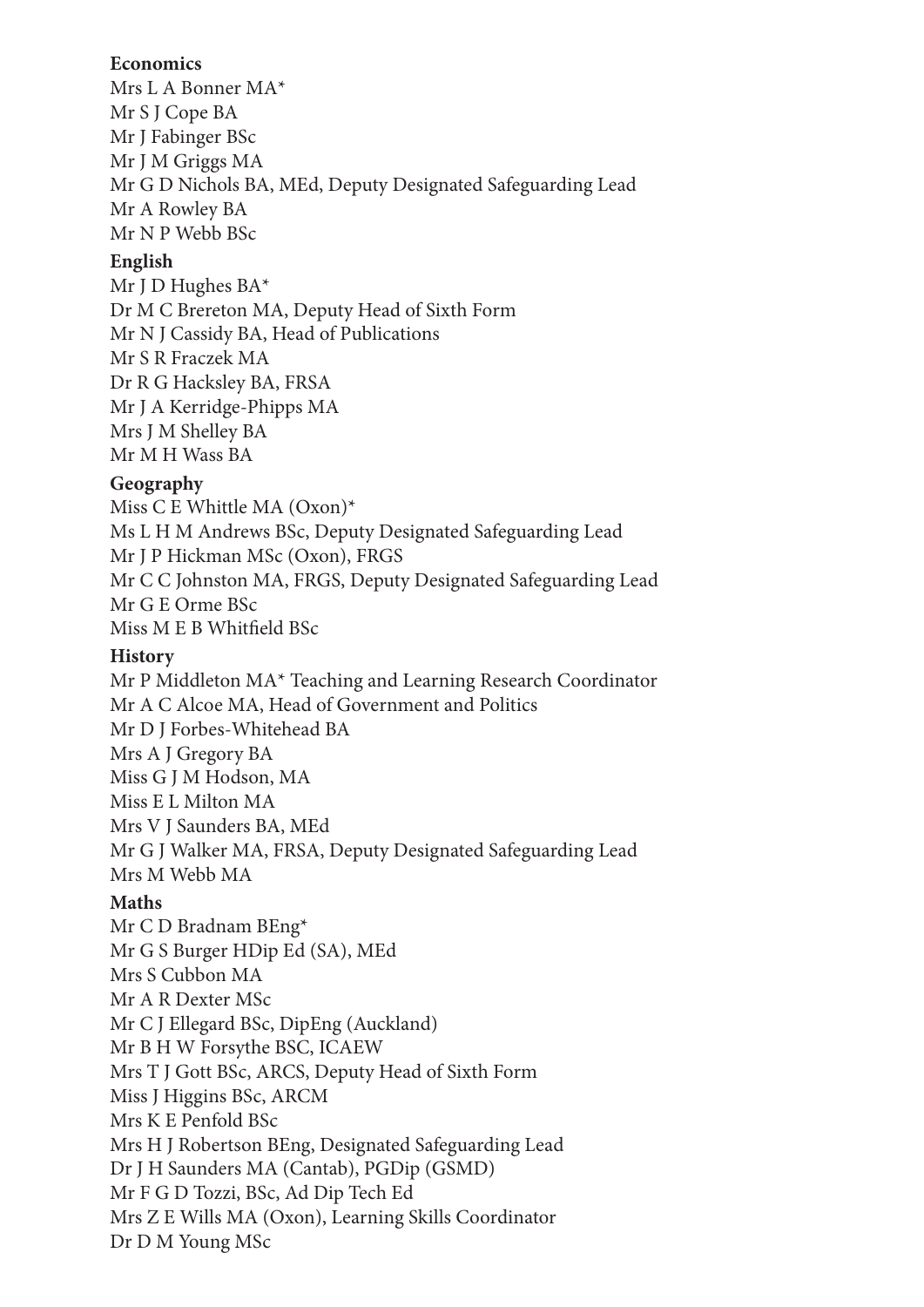## **Modern Languages**

Mr J R Russ BA,\* Head of French Mr K J Squibb BA, Head of German Mr R S Metcalfe-Shaw BA, Head of Spanish Miss C Bowie BA Mrs C E Coudert BA Dr J P Dray MA, FRSA, Head of Oxbridge Applications Ms A Marcos García, Licenciada en Economía MBA Mrs G Renz MA, MPhil Ms J L Shen, MA Mrs D P L McGorrian BA, French Assistant Mrs P Gamble BA, German Assistant Mrs M Tamaral-Ramirez BA, Spanish Assistant

## **Music**

Mr M R Stout BMus,\* Director of Music Mr T H Young MA, PG Dip, Head of Academic Music Mr P F G Craig BMus

# **Physical Education**

Mr M J Langston BSc,\* Director of Sport Mr J R White BSc, Assistant Director of Sport, Head of Academic PE Ms V L Sandell BSc, Head of Girls' Games Mr K P P Bracken LLB Mr R D Daurge BSc, Housemaster of Marsh Mr M C Ilott Mr D G Odgers, HDip Ed (SA) Mr T R Smith BSc Mr J F Walmsley BSc

# **Religion, Philosophy and Ethics**

Ms A C Walker MA\* Mrs R C Harris MA (Oxon), Deputy Designated Safeguarding Lead The Revd Dr C D Pines MB, BS, MA, Deputy Head of Sixth Form

# **Science**

Dr J E Eastmond MA (Cantab),\* Head of Biology Dr S A Hughes BSc, Head of Chemistry Mr G Spencer BSc, Acting Head of Physics, Deputy Head of Third Form Dr F Bár Dipl.-Math. Dr L F Gray BSc, Housemaster of Hawking, Head of PSHEE Ms N J Griffiths BSc, MEd (Cantab) Miss L J Hickey BSc, Deputy Head of Middle School Miss S A Hull BSc, MEd, Deputy Head of Sixth Form Mrs J M Jex BSc Ms M Jones BSc, Deputy Designated Safeguarding Lead Mrs L I Murphy BA (SA), Deputy Head of Lower School Mrs S J Offord BSc Mr D S Russell MChem Dr B C Scott BSc, Teaching and Learning Research Coordinator Dr I M Shillcock BSc, Housemaster of Renfrew Mr N G A Shirbini BSc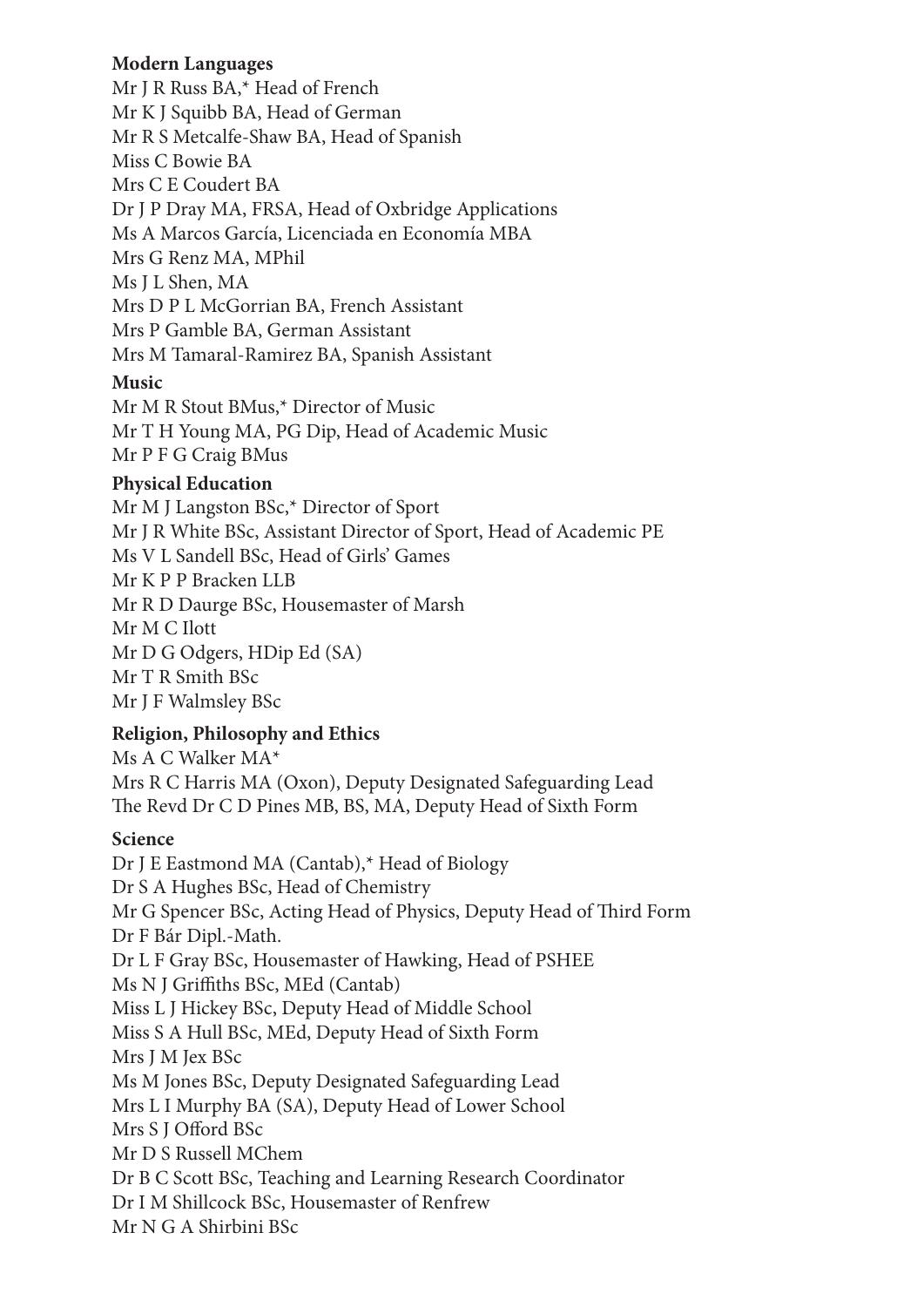Dr R E Tanner BSc, Director of Cross-Curricular Learning Mr J W E Turley BSc, Housemaster of Hampson Mr G P Tyley MA

### **Learning Suppor**t

Mr A J Bateman BA, Dip SpLD\* Mrs A Game BA, MEd (Cantab) NASENCo, DipSpLD Mrs C Gillespie Mrs M Godfrey

### **Public Examinations**

Mr C J Ellegard BSc, DipEng (Auckland) Mrs N M Gull Mrs T J Gott BSc, ARCS

### **Marketing, Admissions and Communications Office**

Mrs T Selwyn BCompt, CA (SA), Registrar Ms L Collins, Assistant to the Registrar Ms I Damstra, Digital Marketing Officer Mrs R Hawkes BA, Marketing and Communications Manager

### **Development Office**

Mrs K Gray BSc, Development Director Mr C J Harbour BA, Alumni Relations and Development Manager Miss S L Osborne MA, Alumni Relations and Development Assistant Mrs S Gregory, School Archivist

### **Chaplain**

The Revd Dr C D Pines MB, BS, MA School Medical Officer Dr T Jollyman MB, ChB, MRCGP, DCH, DRCOG

#### **School Nurses**

Mrs O R Valeny, RN(Child)\* Mrs V Blackman RGN Mrs S M Hughes RGN, RSCN

### **Combined Cadet Force**

OC CCF Major D J Forbes-Whitehead, Duke of Edinburgh Manager SSI CCF WO1 D J Davies

### **Head of Partnership and Community Links**

Mrs J Roberts BA, MEd

#### **Headmaster's PA** Mrs L Arnull

**Senior Leadership Team Secretary** Mrs S Kirby

### **Bursary Secretary** Mrs R Howard

**Sixth Form and Careers Administrator** Mrs C Kemp

**Music Administrator** Ms S Lonie, BCom, Dip M

**Fees & Bursaries Administrator**

Mrs J Parrington